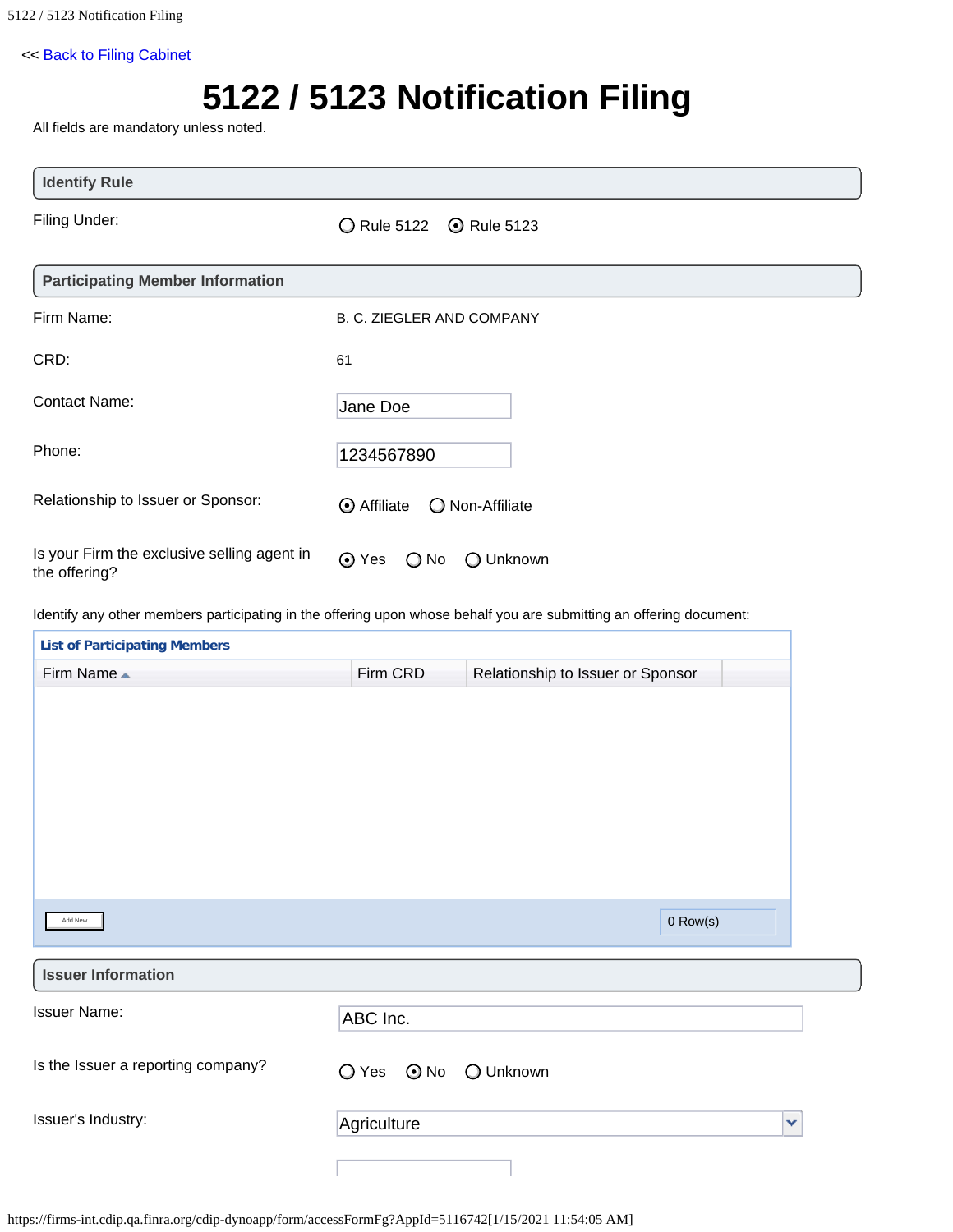5122 / 5123 Notification Filing

| Street:                                                                                                                                   | 9509 Key West Avenue                  |               |                |            |                  |
|-------------------------------------------------------------------------------------------------------------------------------------------|---------------------------------------|---------------|----------------|------------|------------------|
| City:                                                                                                                                     | Rockville                             |               |                |            |                  |
| State:                                                                                                                                    | MD<br>$\mathbf{\mathsf{v}}$           |               |                |            |                  |
| Postal Code:                                                                                                                              | 20850                                 |               |                |            |                  |
| Country:                                                                                                                                  | <b>United States</b>                  |               |                |            |                  |
| Phone:                                                                                                                                    | 1234567890                            |               |                |            |                  |
| Please provide the issuer CIK Number<br>(when applicable):                                                                                |                                       | $\Box$ No CIK |                |            |                  |
| Offering Information (Please complete based on the information contained in the offering document or if<br>otherwise known by your firm.) |                                       |               |                |            |                  |
| Maximum Amount to be Raised (in \$):                                                                                                      | 1,000,000                             |               | $\Box$ Unknown |            |                  |
| <b>Offering Commencement Date:</b>                                                                                                        | 11/01/2020<br>⊡                       |               | $\Box$ Unknown |            |                  |
| Type of security offered?                                                                                                                 | ◯ Debt<br>$\odot$ Equity<br>O Unknown |               |                |            |                  |
| Maximum Sales Commission (% rate):                                                                                                        | 10.0%                                 | -1            | Unknown        |            |                  |
| Minimum investment amount accepted<br>from an investor (in \$):                                                                           | 25,000                                | - 1           | Unknown        |            |                  |
| Can the issuer waive the minimum investment amount?                                                                                       |                                       |               | O Yes          | $\odot$ No | O Unknown        |
| Do(es) the offering document(s) state that the investment will provide an actual or<br>target rate of return for the investor?            |                                       |               | $\bigcirc$ Yes | $\odot$ No | O Unknown        |
| What exemption(s) from the Securities Act of 1933 is the issuer relying upon?                                                             |                                       |               |                |            |                  |
| $\Box$ Rule 504                                                                                                                           |                                       |               |                |            |                  |
| $\Box$ Rule 506(b)                                                                                                                        |                                       |               |                |            |                  |
| $\Box$ Rule 506(c)                                                                                                                        |                                       |               |                |            |                  |
| Section $4(a)(2)$<br>$\Box$                                                                                                               |                                       |               |                |            |                  |
| $\Box$ Unknown                                                                                                                            |                                       |               |                |            |                  |
| $\Box$ Other                                                                                                                              |                                       |               |                |            |                  |
| Is the Form D filing information available?                                                                                               |                                       |               | ◯ Yes          | $\odot$ No | ◯ Not Applicable |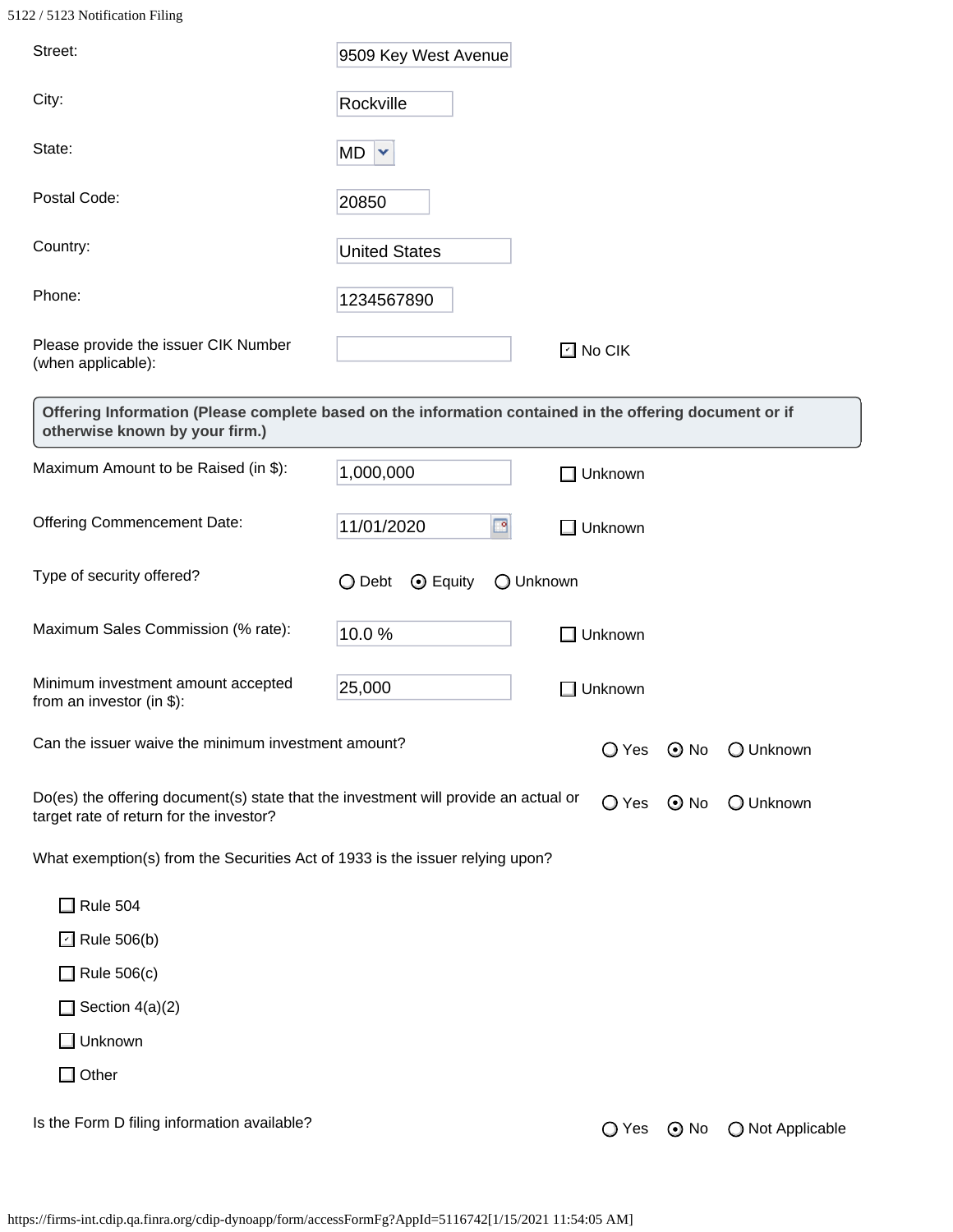| Did your firm use any offering documents in connection with any sales in the |  |
|------------------------------------------------------------------------------|--|
| offering?                                                                    |  |

e ores Ono

| <b>List of Offering Documents</b>                                                                                                                                               |                              |                |               |           |
|---------------------------------------------------------------------------------------------------------------------------------------------------------------------------------|------------------------------|----------------|---------------|-----------|
| Offering Document ▲                                                                                                                                                             | Document Type                |                |               |           |
| Document 1.pdf                                                                                                                                                                  | <b>Term Sheet</b>            |                | Delete        |           |
| Document 2.pdf                                                                                                                                                                  | Private Placement Memorandum |                | Delete        |           |
| Document 3.pdf                                                                                                                                                                  | Other                        |                | Delete        |           |
|                                                                                                                                                                                 |                              |                |               |           |
|                                                                                                                                                                                 |                              |                |               |           |
| Delete All<br>Add New                                                                                                                                                           |                              |                | 3 Row(s)      |           |
| Has your firm commenced sales of the offering?                                                                                                                                  |                              | $\odot$ Yes    | $\bigcirc$ No | O Unknown |
| Date of first sale:                                                                                                                                                             | 01/01/2021<br>⊡              | Unknown        |               |           |
|                                                                                                                                                                                 |                              |                |               |           |
| Is your firm filing an offering that your associated person is selling in a private<br>securities transaction subject to FINRA Rule 3280?                                       |                              | $\odot$ Yes    | $\bigcirc$ No | O Unknown |
| Did your firm sell or will it sell this offering to any non-accredited investors?                                                                                               |                              | ⊙ Yes          | $\bigcirc$ No | O Unknown |
| Has the issuer raised capital within the preceding 12 months from any source<br>(excluding loans or investments by affiliates)?                                                 |                              | $\odot$ Yes    | $\bigcirc$ No | O Unknown |
| Is this a contingency offering?                                                                                                                                                 |                              | ⊙ Yes          | $\bigcirc$ No | O Unknown |
| Does the subscription process involve your firm receiving or transmitting investor<br>funds in the offering?                                                                    |                              | ⊙ Yes          | $\bigcirc$ No | ○ Unknown |
| Is your firm acting as the agent or trustee for investor funds<br>until the contingency is met?                                                                                 | ◯ Yes                        | $\odot$ No     | O Unknown     |           |
| Provide the name of the escrow agent:                                                                                                                                           | <b>XYZ Bank</b>              |                | ∃ Unknown     |           |
| Provide the date by which the contingency<br>must be met.                                                                                                                       | 03/01/2021<br>⊡              | Unknown        |               |           |
| Has the contingency been met at this time?                                                                                                                                      |                              | $\bigcirc$ Yes | $\odot$ No    | O Unknown |
| Have there been any changes to the original terms of the contingency during the<br>course of the offering (e.g. extension of the date by which the contingency must be<br>met)? |                              | O Yes          | $\odot$ No    | O Unknown |
| Does the issuer intend to use offering proceeds to make or repay loans to,                                                                                                      |                              | ⊙ Yes          | $\bigcirc$ No | ○ Unknown |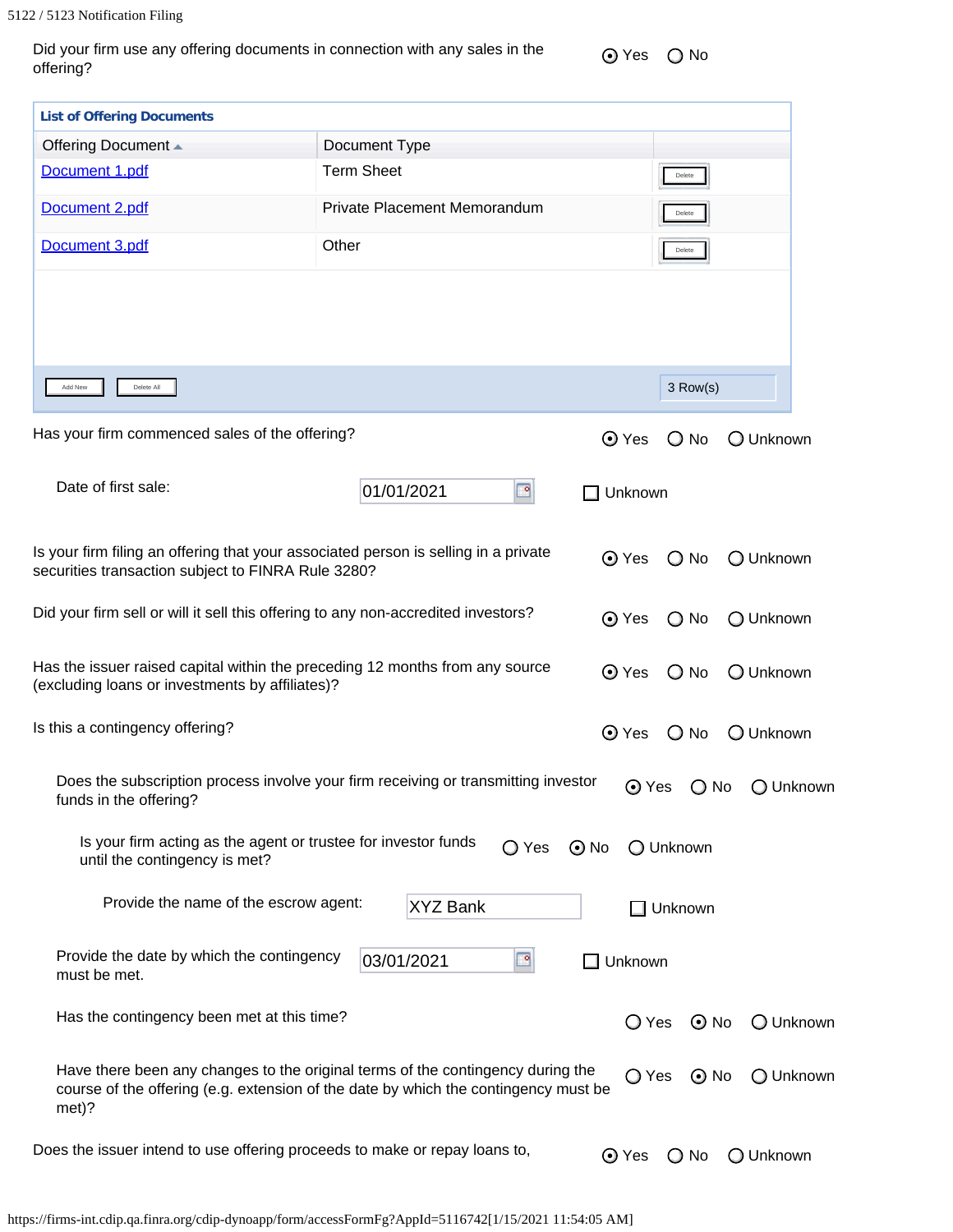purchase assets from, or otherwise direct investor proceeds to any officer, director or executive management of the issuer, sponsor, general partner, manager, advisor or any of the Issuer's affiliates?

Identify the type(s) of payment(s) and approximate dollar amount. (Select all that apply)

| Payment Type                         | \$      |           |
|--------------------------------------|---------|-----------|
| Make loan(s)                         |         | Unknown   |
| $\Box$ Repay loan(s)                 | 100,000 | Unknown   |
| Asset purchase(s)                    |         | Unknown   |
| $\Box$ Fees(s) for services provided |         | ⊡ Unknown |
| Other                                |         | Unknown   |
| Unknown                              |         |           |

Has the issuer, any officer, director or executive management of the issuer, sponsor, general partner, manager, advisor or any of the issuer's affiliates been the subject of FINRA, SEC or other federal agency, or state disciplinary actions or proceedings or criminal complaints within the last 10 years?

⊙ Yes 
○ No 
○ Unknown

4 Row(s)

## **Note: Choosing "Yes" requires at least one entry in the list of events below.**

| <b>List of Events</b> |                       |                                      |         |                |        |
|-----------------------|-----------------------|--------------------------------------|---------|----------------|--------|
| Name $\triangle$      | <b>Type</b>           | Sub-type                             | Year    | <b>Status</b>  |        |
| Unknown               | N/A                   | N/A                                  | N/A     | N/A            | Delete |
| John Doe              | <b>Federal Agency</b> | Securities Exchange Commission (SEC) | 2017    | Ongoing        | Delete |
| MERRILL LYNCH See CRD |                       | See CRD                              | See CRD | See CRD        | Delete |
| Xyz, Inc.             | <b>State Criminal</b> | Alabama                              | 2012    | <b>Unknown</b> | Delete |
|                       |                       |                                      |         |                |        |
|                       |                       |                                      |         |                |        |